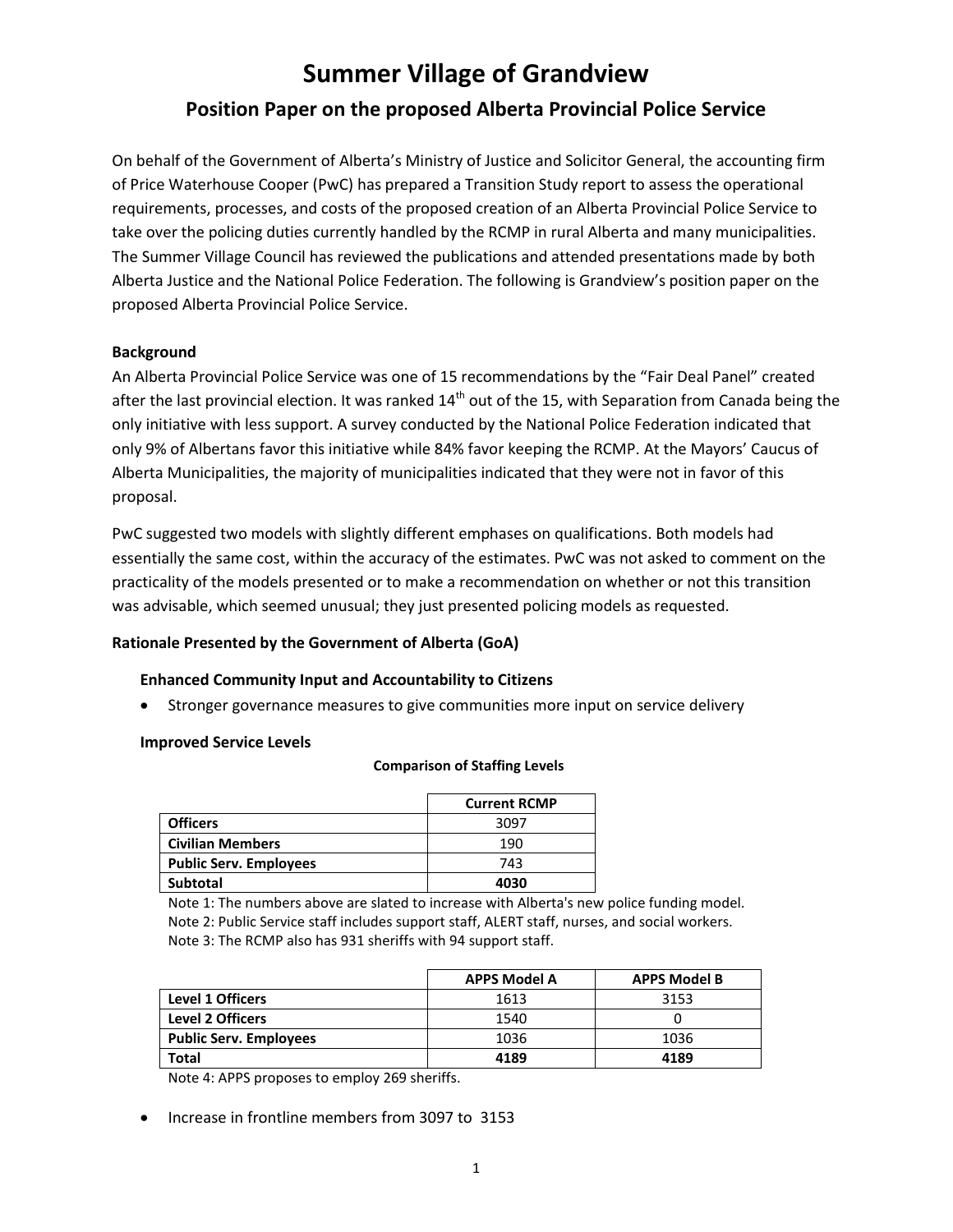- o The modeling assumes 15% of the new APPS force will consist of RCMP officers who choose to transfer to the new service. This would mean that in the beginning years 85% of the force would be inexperienced.
- $\circ$  APPS Model A would have 1613 fully trained officers (assuming 465 RCMP members join up and 1148 new hires are successfully recruited and trained).
- o APPS Model B (projected to cost an addition \$5.5 million) would have 3153 fully trained officers (assuming 465 RCMP members join up and 2688 new hires are successfully recruited and trained).
- $\circ$  Finding 2688 eligible candidates could be difficult. Edmonton and Calgary city police services trained 97 and 150 new recruits last year respectively, and had to search in the UK and Australia to meet those numbers. The City of Victoria is currently offering \$20,000 signing bonuses to bolster its efforts to recruit 20 experienced officers.
- $\circ$  In addition, the RCMP has 20,000 volunteers in Alberta who participate in programs such as Rural Crime Watch and Victim Services. The APPS proposal assumes that these volunteers will simply align with the new service, but that assumption discounts the value of the many years of relationship building that have gone into these partnerships.
- $\circ$  With 56 additional officers in service, the province may be able to deploy a little more effectively in some remote areas, but the service level in the summer Village of Grandview is unlikely to change.
- $\circ$  With a one-time transitional cost of \$360 million and an added annual cost of \$200 million, the additional cost to the province will be about \$6.4 million per officer initially and then almost \$3.5 million per officer for each following year.

# **Improved Efficiency, Integration, and Value for Money**

- Integrate operations with existing HR, procurement, etc.
	- $\circ$  Alberta has already contributed 70% of the cost of much of the infrastructure used by the RCMP in this province. The Province would need to pay up the remaining 30% to take over these assets.
	- $\circ$  The RCMP train officers in Regina. APPS is proposing to handle training in existing facilities in Edmonton, Calgary, and a few other cities in the province until a new training facility can be built. The cost of that facility is not included in the model presented.
	- o Coordination with the federal RCMP, CSIS, and foreign police services will require time and money. The RCMP, an internationally respected service, already has integrated systems to handle litigation, claims, external review, emergency response, major crimes, drugs, and gangs.

# **Fit-for-Alberta Innovations**

- New force will be able to reflect local priorities in Alberta communities
	- $\circ$  Recent complaints about rural crime spurred the RCMP to review its procedures and to devise improvements, which though not perfect, have so far reduced rural crime by 10%.
	- $\circ$  Apart from increasing the number of front-line officers from 3097 to 3153 (most of them inexperienced), the APPS has proposed no strategy to address this problem.